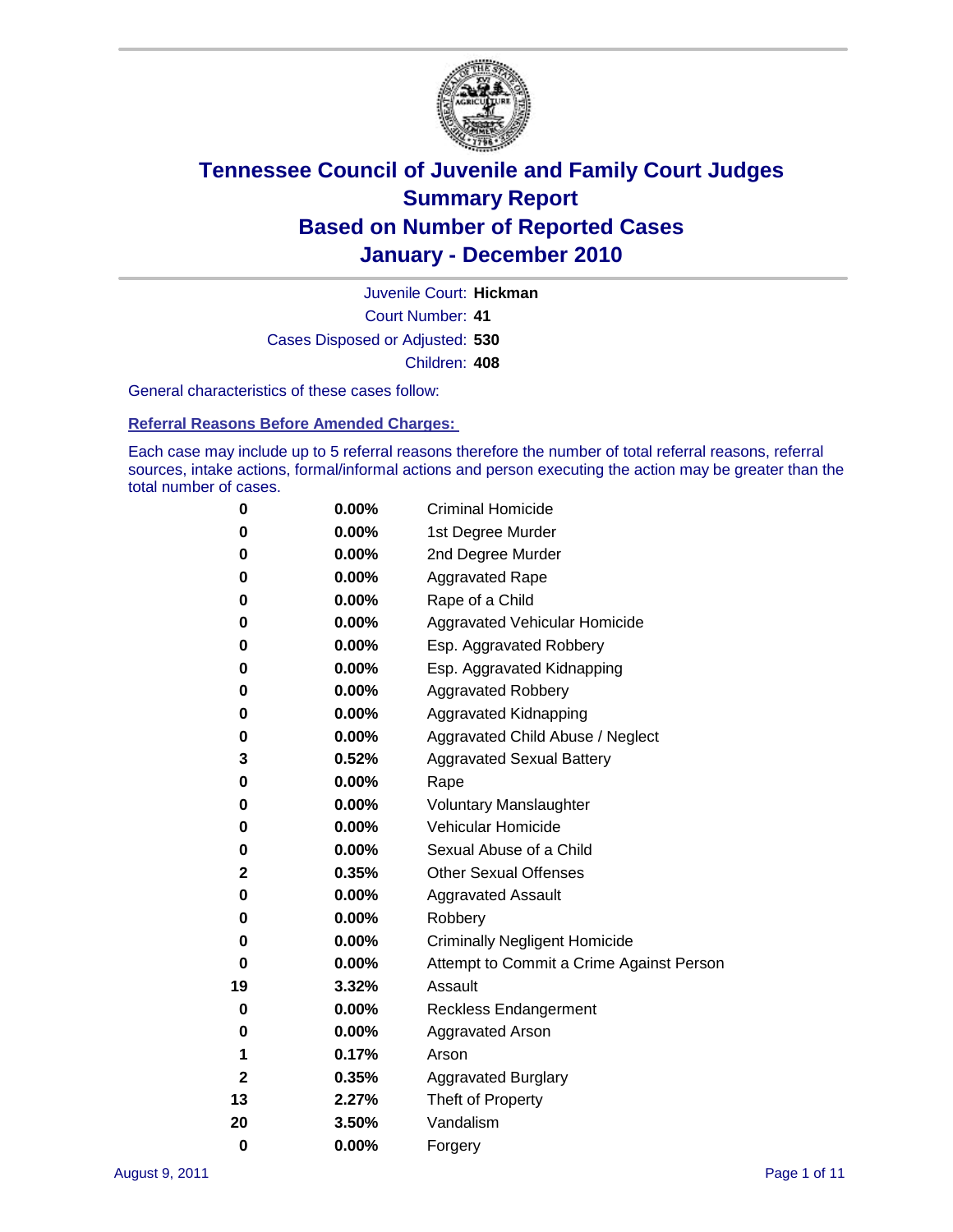

Juvenile Court: **Hickman**

Court Number: **41**

Cases Disposed or Adjusted: **530**

Children: **408**

#### **Referral Reasons Before Amended Charges:**

Each case may include up to 5 referral reasons therefore the number of total referral reasons, referral sources, intake actions, formal/informal actions and person executing the action may be greater than the total number of cases.

| 0  | 0.00% | <b>Worthless Checks</b>                                     |
|----|-------|-------------------------------------------------------------|
| 0  | 0.00% | Illegal Possession / Fraudulent Use of Credit / Debit Cards |
| 8  | 1.40% | <b>Burglary</b>                                             |
| 0  | 0.00% | Unauthorized Use of a Vehicle                               |
| 0  | 0.00% | <b>Cruelty to Animals</b>                                   |
| 0  | 0.00% | Sale of Controlled Substances                               |
| 12 | 2.10% | <b>Other Drug Offenses</b>                                  |
| 3  | 0.52% | <b>Possession of Controlled Substances</b>                  |
| 0  | 0.00% | <b>Criminal Attempt</b>                                     |
| 0  | 0.00% | Carrying Weapons on School Property                         |
| 2  | 0.35% | Unlawful Carrying / Possession of a Weapon                  |
| 0  | 0.00% | <b>Evading Arrest</b>                                       |
| 0  | 0.00% | Escape                                                      |
| 0  | 0.00% | Driving Under Influence (DUI)                               |
| 1  | 0.17% | Possession / Consumption of Alcohol                         |
| 0  | 0.00% | Resisting Stop, Frisk, Halt, Arrest or Search               |
| 0  | 0.00% | <b>Aggravated Criminal Trespass</b>                         |
| 3  | 0.52% | Harassment                                                  |
| 0  | 0.00% | Failure to Appear                                           |
| 0  | 0.00% | Filing a False Police Report                                |
| 0  | 0.00% | Criminal Impersonation                                      |
| 5  | 0.87% | <b>Disorderly Conduct</b>                                   |
| 0  | 0.00% | <b>Criminal Trespass</b>                                    |
| 0  | 0.00% | <b>Public Intoxication</b>                                  |
| 1  | 0.17% | Gambling                                                    |
| 28 | 4.90% | <b>Traffic</b>                                              |
| 0  | 0.00% | <b>Local Ordinances</b>                                     |
| 0  | 0.00% | Violation of Wildlife Regulations                           |
| 0  | 0.00% | Contempt of Court                                           |
| 5  | 0.87% | Violation of Probation                                      |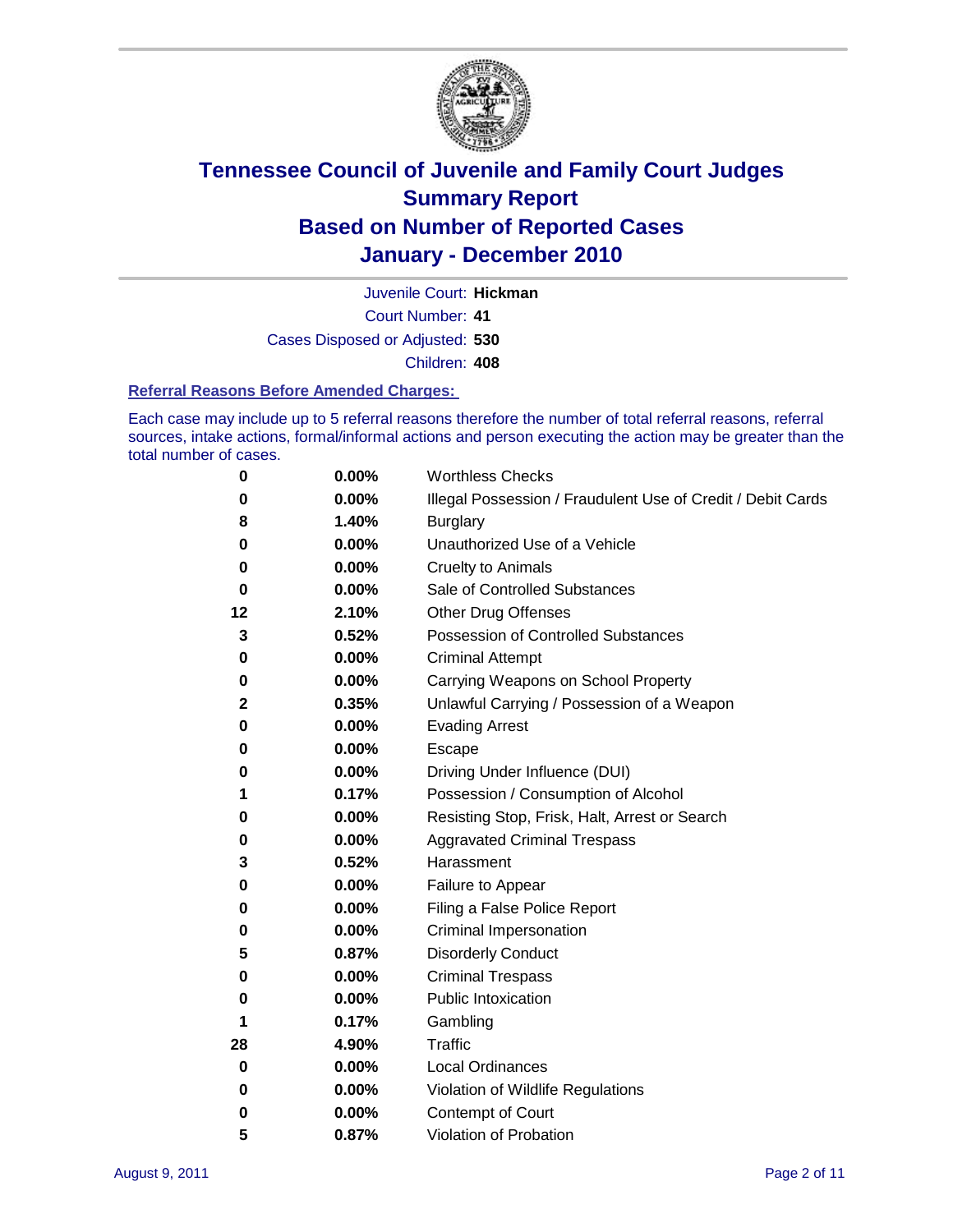

Court Number: **41** Juvenile Court: **Hickman** Cases Disposed or Adjusted: **530** Children: **408**

#### **Referral Reasons Before Amended Charges:**

Each case may include up to 5 referral reasons therefore the number of total referral reasons, referral sources, intake actions, formal/informal actions and person executing the action may be greater than the total number of cases.

| 0           | 0.00%    | <b>Violation of Aftercare</b>          |
|-------------|----------|----------------------------------------|
| 21          | 3.67%    | Unruly Behavior                        |
| 5           | 0.87%    | Truancy                                |
| $\mathbf 2$ | 0.35%    | In-State Runaway                       |
| 0           | $0.00\%$ | Out-of-State Runaway                   |
| 0           | 0.00%    | Possession of Tobacco Products         |
| 0           | 0.00%    | Violation of a Valid Court Order       |
| $\bf{0}$    | $0.00\%$ | <b>Violation of Curfew</b>             |
| 0           | $0.00\%$ | Sexually Abused Child                  |
| 0           | 0.00%    | <b>Physically Abused Child</b>         |
| 34          | 5.94%    | Dependency / Neglect                   |
| $\bf{0}$    | $0.00\%$ | Termination of Parental Rights         |
| 0           | $0.00\%$ | <b>Violation of Pretrial Diversion</b> |
| 0           | 0.00%    | Violation of Informal Adjustment       |
| 0           | 0.00%    | <b>Judicial Review</b>                 |
| 98          | 17.13%   | <b>Administrative Review</b>           |
| 0           | $0.00\%$ | <b>Foster Care Review</b>              |
| 29          | 5.07%    | Custody                                |
| 12          | 2.10%    | Visitation                             |
| 18          | 3.15%    | Paternity / Legitimation               |
| 210         | 36.71%   | <b>Child Support</b>                   |
| $\bf{0}$    | $0.00\%$ | <b>Request for Medical Treatment</b>   |
| $\bf{0}$    | 0.00%    | <b>Consent to Marry</b>                |
| 15          | 2.62%    | Other                                  |
| 572         | 100.00%  | <b>Total Referrals</b>                 |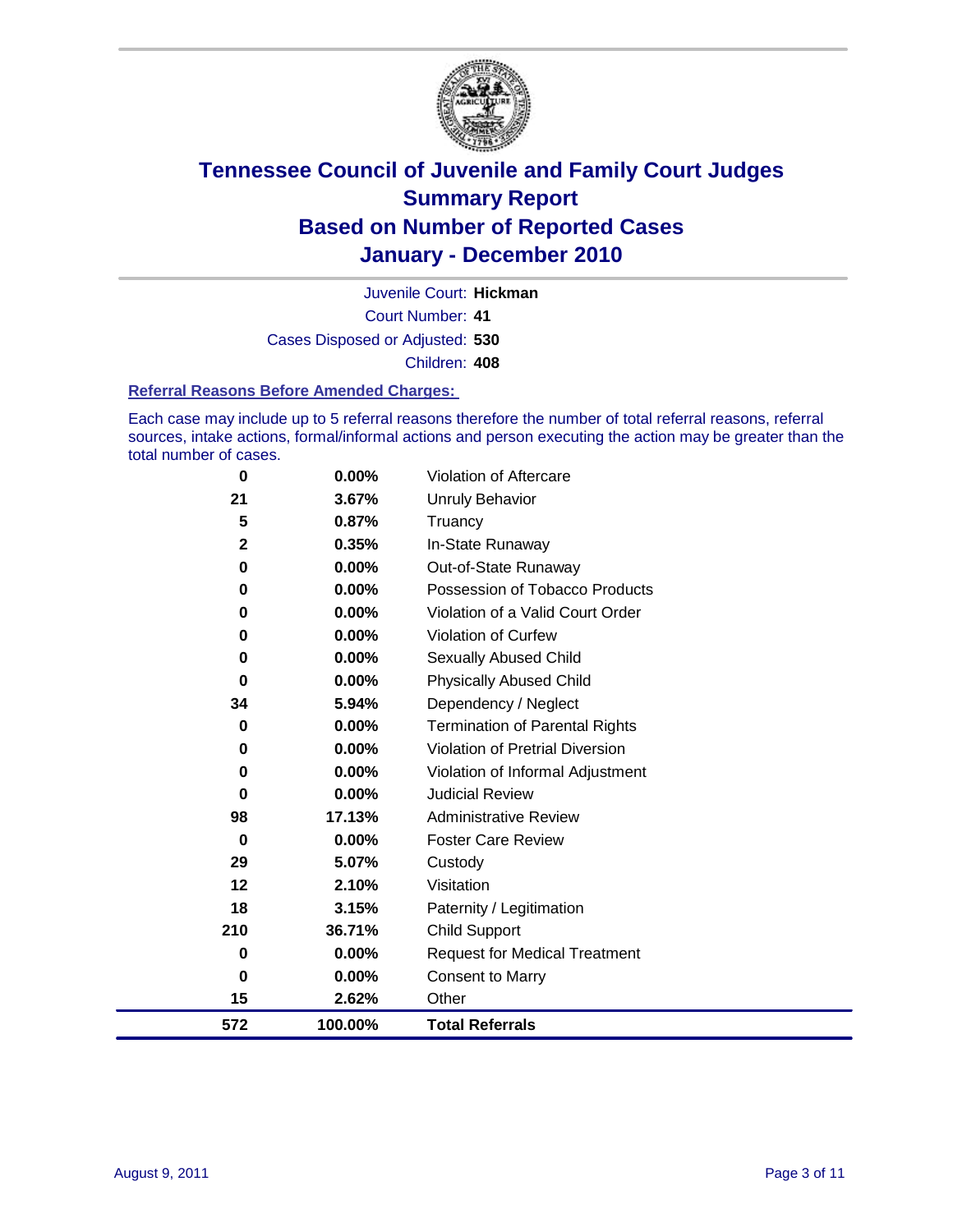

| 572                        | 100.00%                         | <b>Total Referral Sources</b>     |  |
|----------------------------|---------------------------------|-----------------------------------|--|
| 2                          | 0.35%                           | Other                             |  |
| 0                          | $0.00\%$                        | Unknown                           |  |
| 0                          | 0.00%                           | Hospital                          |  |
| 0                          | $0.00\%$                        | Child & Parent                    |  |
| 18                         | 3.15%                           | Victim                            |  |
| 0                          | $0.00\%$                        | <b>Other Court</b>                |  |
| 0                          | $0.00\%$                        | Social Agency                     |  |
| 8                          | 1.40%                           | <b>Court Staff</b>                |  |
| 0                          | $0.00\%$                        | <b>District Attorney's Office</b> |  |
| 247                        | 43.18%                          | <b>Other State Department</b>     |  |
| 78                         | 13.64%                          | <b>DCS</b>                        |  |
| 4                          | 0.70%                           | <b>CSA</b>                        |  |
| 38                         | 6.64%                           | School                            |  |
| $\bf{0}$                   | $0.00\%$                        | Self                              |  |
| 6                          | 1.05%                           | <b>Relatives</b>                  |  |
| 82                         | 14.34%                          | Parents                           |  |
| 89                         | 15.56%                          | Law Enforcement                   |  |
| <b>Referral Sources: 1</b> |                                 |                                   |  |
|                            |                                 | Children: 408                     |  |
|                            | Cases Disposed or Adjusted: 530 |                                   |  |
|                            | Court Number: 41                |                                   |  |
|                            | Juvenile Court: Hickman         |                                   |  |
|                            |                                 |                                   |  |

#### **Age of Child at Referral: 2**

| 0   | $0.00\%$ | Unknown            |  |
|-----|----------|--------------------|--|
|     |          |                    |  |
| 3   | 0.74%    | Ages 19 and Over   |  |
| 50  | 12.25%   | Ages 17 through 18 |  |
| 77  | 18.87%   | Ages 15 through 16 |  |
| 39  | 9.56%    | Ages 13 through 14 |  |
| 28  | 6.86%    | Ages 11 through 12 |  |
| 211 | 51.72%   | Ages 10 and Under  |  |
|     |          |                    |  |

<sup>1</sup> If different than number of Referral Reasons (572), verify accuracy of your court's data.

<sup>2</sup> One child could be counted in multiple categories, verify accuracy of your court's data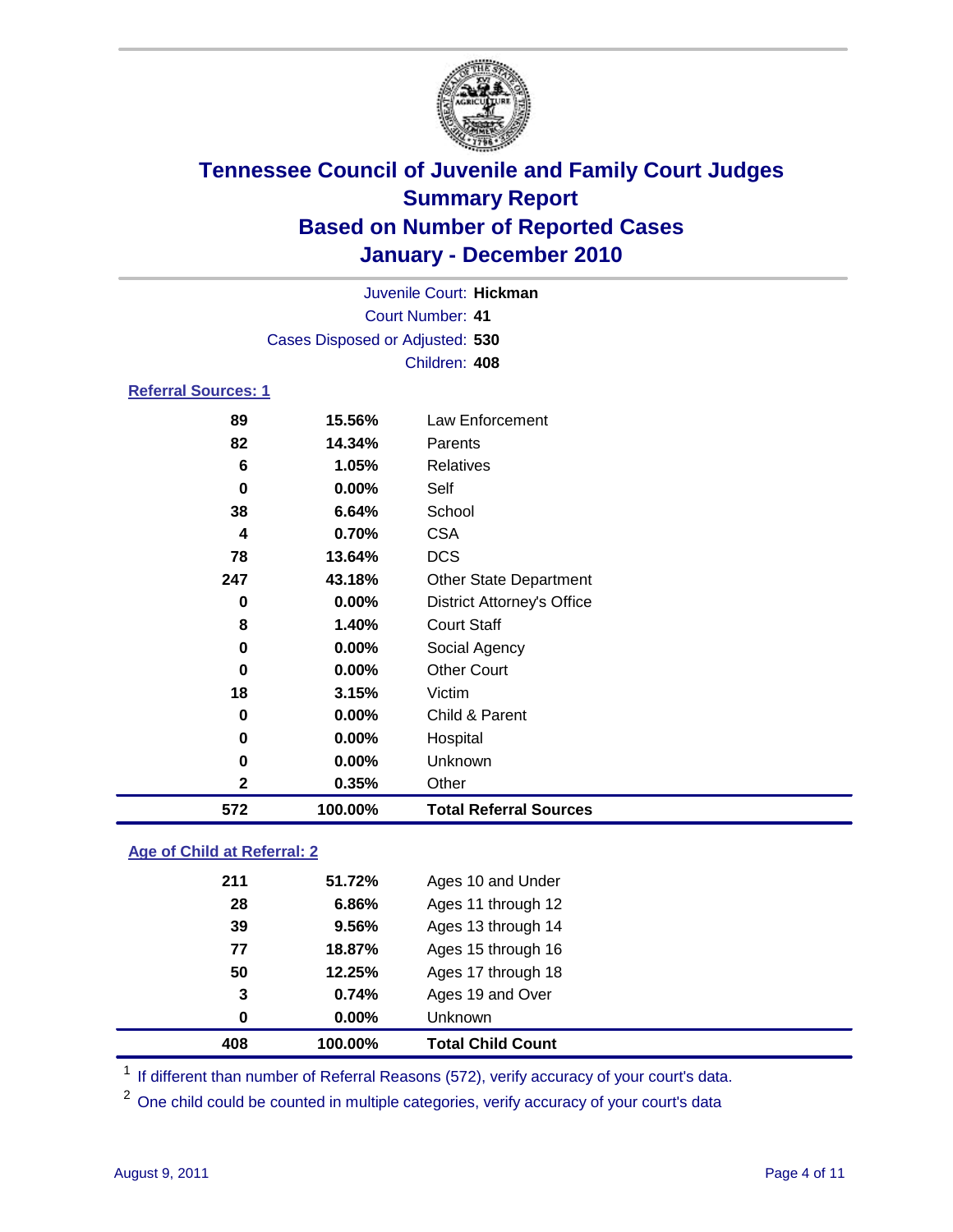

| Juvenile Court: Hickman                 |                                 |                          |  |  |
|-----------------------------------------|---------------------------------|--------------------------|--|--|
|                                         | Court Number: 41                |                          |  |  |
|                                         | Cases Disposed or Adjusted: 530 |                          |  |  |
|                                         |                                 | Children: 408            |  |  |
| Sex of Child: 1                         |                                 |                          |  |  |
| 221                                     | 54.17%                          | Male                     |  |  |
| 187                                     | 45.83%                          | Female                   |  |  |
| $\mathbf 0$                             | 0.00%                           | Unknown                  |  |  |
| 408                                     | 100.00%                         | <b>Total Child Count</b> |  |  |
| Race of Child: 1                        |                                 |                          |  |  |
| 386                                     | 94.61%                          | White                    |  |  |
| 6                                       | 1.47%                           | African American         |  |  |
| $\mathbf 0$                             | 0.00%                           | Native American          |  |  |
| $\bf{0}$                                | 0.00%                           | Asian                    |  |  |
| 14                                      | 3.43%                           | Mixed                    |  |  |
| $\mathbf 2$                             | 0.49%                           | Unknown                  |  |  |
| 408                                     | 100.00%                         | <b>Total Child Count</b> |  |  |
| <b>Hispanic Origin: 1</b>               |                                 |                          |  |  |
| 4                                       | 0.98%                           | Yes                      |  |  |
| 404                                     | 99.02%                          | No                       |  |  |
| $\mathbf 0$                             | 0.00%                           | Unknown                  |  |  |
| 408                                     | 100.00%                         | <b>Total Child Count</b> |  |  |
| <b>School Enrollment of Children: 1</b> |                                 |                          |  |  |
| 269                                     | 65.93%                          | Yes                      |  |  |
| 139                                     | 34.07%                          | <b>No</b>                |  |  |
| $\bf{0}$                                | 0.00%                           | Unknown                  |  |  |
| 408                                     | 100.00%                         | <b>Total Child Count</b> |  |  |

One child could be counted in multiple categories, verify accuracy of your court's data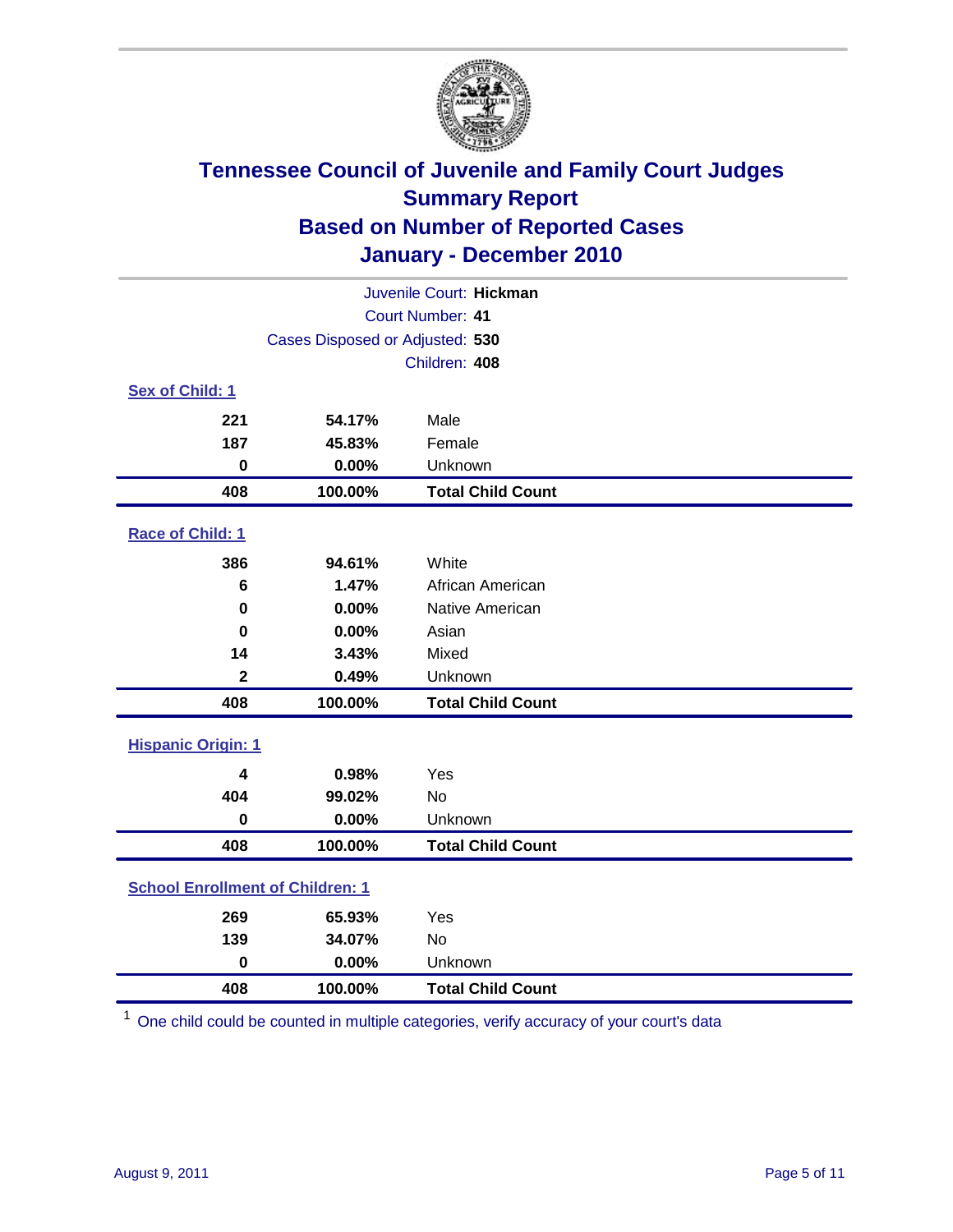

Court Number: **41** Juvenile Court: **Hickman** Cases Disposed or Adjusted: **530** Children: **408**

#### **Living Arrangement of Child at Time of Referral: 1**

| 408 | 100.00%  | <b>Total Child Count</b>     |
|-----|----------|------------------------------|
| 1   | 0.25%    | Other                        |
| 0   | 0.00%    | Unknown                      |
| 7   | 1.72%    | Independent                  |
| 2   | 0.49%    | In an Institution            |
| 2   | 0.49%    | In a Residential Center      |
| 2   | 0.49%    | In a Group Home              |
| 16  | 3.92%    | With Foster Family           |
| 4   | 0.98%    | <b>With Adoptive Parents</b> |
| 73  | 17.89%   | <b>With Relatives</b>        |
| 50  | 12.25%   | With Father                  |
| 206 | 50.49%   | With Mother                  |
| 6   | 1.47%    | With Mother and Stepfather   |
| 0   | $0.00\%$ | With Father and Stepmother   |
| 39  | 9.56%    | With Both Biological Parents |
|     |          |                              |

#### **Type of Detention: 2**

| 530      | 100.00%  | <b>Total Detention Count</b> |
|----------|----------|------------------------------|
| 0        | $0.00\%$ | Other                        |
| 530      | 100.00%  | Does Not Apply               |
| $\bf{0}$ | $0.00\%$ | <b>Unknown</b>               |
| 0        | 0.00%    | <b>Psychiatric Hospital</b>  |
| 0        | 0.00%    | Jail - No Separation         |
| 0        | $0.00\%$ | Jail - Partial Separation    |
| 0        | $0.00\%$ | Jail - Complete Separation   |
| 0        | $0.00\%$ | Juvenile Detention Facility  |
| 0        | $0.00\%$ | Non-Secure Placement         |
|          |          |                              |

<sup>1</sup> One child could be counted in multiple categories, verify accuracy of your court's data

<sup>2</sup> If different than number of Cases (530) verify accuracy of your court's data.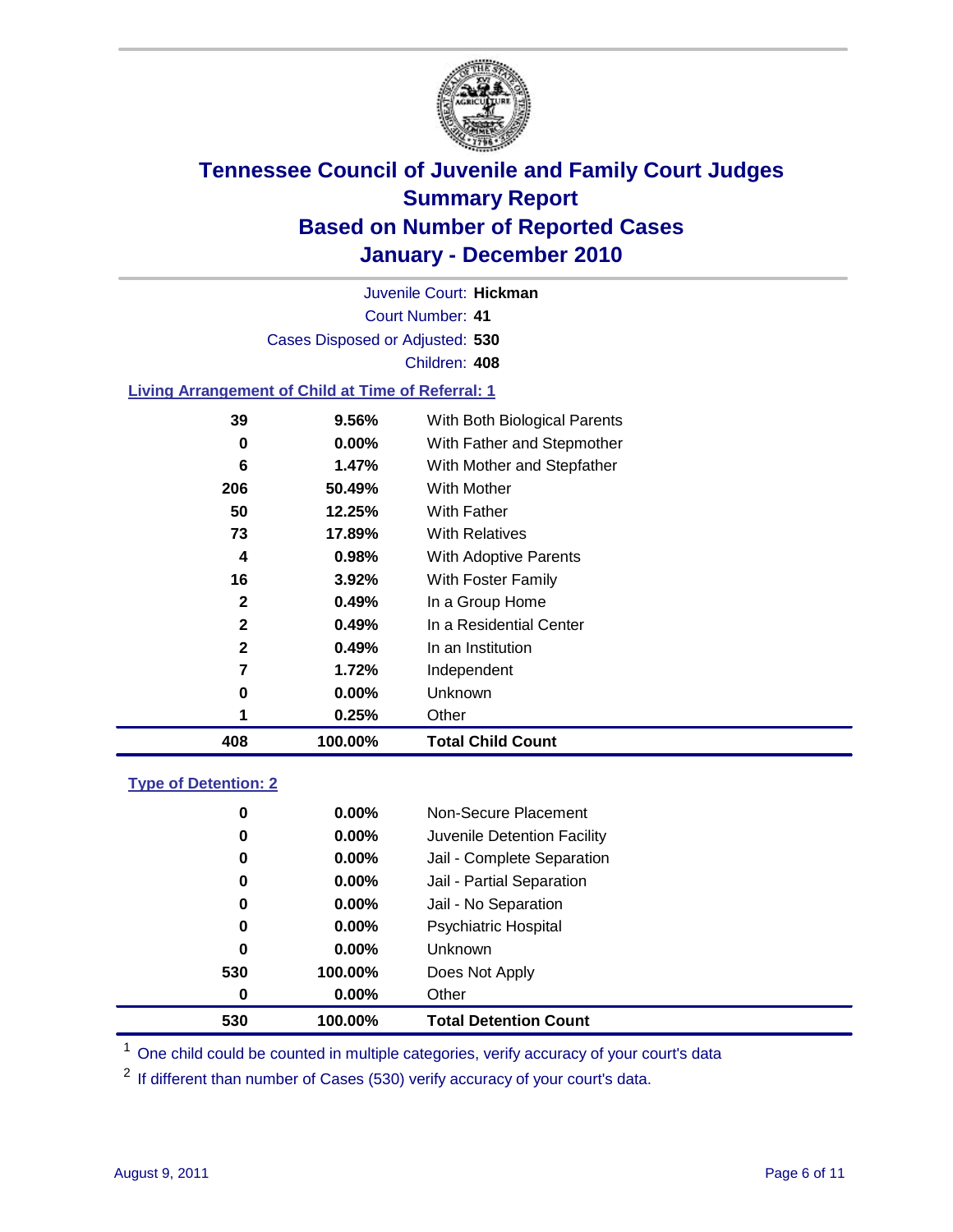

|                                                    | Juvenile Court: Hickman         |                                      |  |  |  |
|----------------------------------------------------|---------------------------------|--------------------------------------|--|--|--|
|                                                    | Court Number: 41                |                                      |  |  |  |
|                                                    | Cases Disposed or Adjusted: 530 |                                      |  |  |  |
|                                                    |                                 | Children: 408                        |  |  |  |
| <b>Placement After Secure Detention Hearing: 1</b> |                                 |                                      |  |  |  |
| 0                                                  | 0.00%                           | Returned to Prior Living Arrangement |  |  |  |
| $\bf{0}$                                           | 0.00%                           | Juvenile Detention Facility          |  |  |  |
| 0                                                  | 0.00%                           | Jail                                 |  |  |  |
| 0                                                  | 0.00%                           | Shelter / Group Home                 |  |  |  |
| $\bf{0}$                                           | 0.00%                           | <b>Foster Family Home</b>            |  |  |  |
| 0                                                  | 0.00%                           | Psychiatric Hospital                 |  |  |  |
| O                                                  | 0.00%                           | Unknown                              |  |  |  |
| 530                                                | 100.00%                         | Does Not Apply                       |  |  |  |
| 0                                                  | 0.00%                           | Other                                |  |  |  |
| 530                                                | 100.00%                         | <b>Total Placement Count</b>         |  |  |  |
| <b>Intake Actions: 2</b>                           |                                 |                                      |  |  |  |
|                                                    |                                 |                                      |  |  |  |
| 490                                                | 85.66%                          | <b>Petition Filed</b>                |  |  |  |
| 40                                                 | 6.99%                           | <b>Motion Filed</b>                  |  |  |  |
| 36                                                 | 6.29%                           | <b>Citation Processed</b>            |  |  |  |
| 1                                                  | 0.17%                           | Notification of Paternity Processed  |  |  |  |
| 4                                                  | 0.70%                           | Scheduling of Judicial Review        |  |  |  |
| 1                                                  | 0.17%                           | Scheduling of Administrative Review  |  |  |  |
| 0                                                  | 0.00%                           | Scheduling of Foster Care Review     |  |  |  |
| 0                                                  | 0.00%                           | Unknown                              |  |  |  |
| 0                                                  | 0.00%                           | Does Not Apply                       |  |  |  |
| 0                                                  | 0.00%                           | Other                                |  |  |  |
| 572                                                | 100.00%                         | <b>Total Intake Count</b>            |  |  |  |

<sup>1</sup> If different than number of Cases (530) verify accuracy of your court's data.

<sup>2</sup> If different than number of Referral Reasons (572), verify accuracy of your court's data.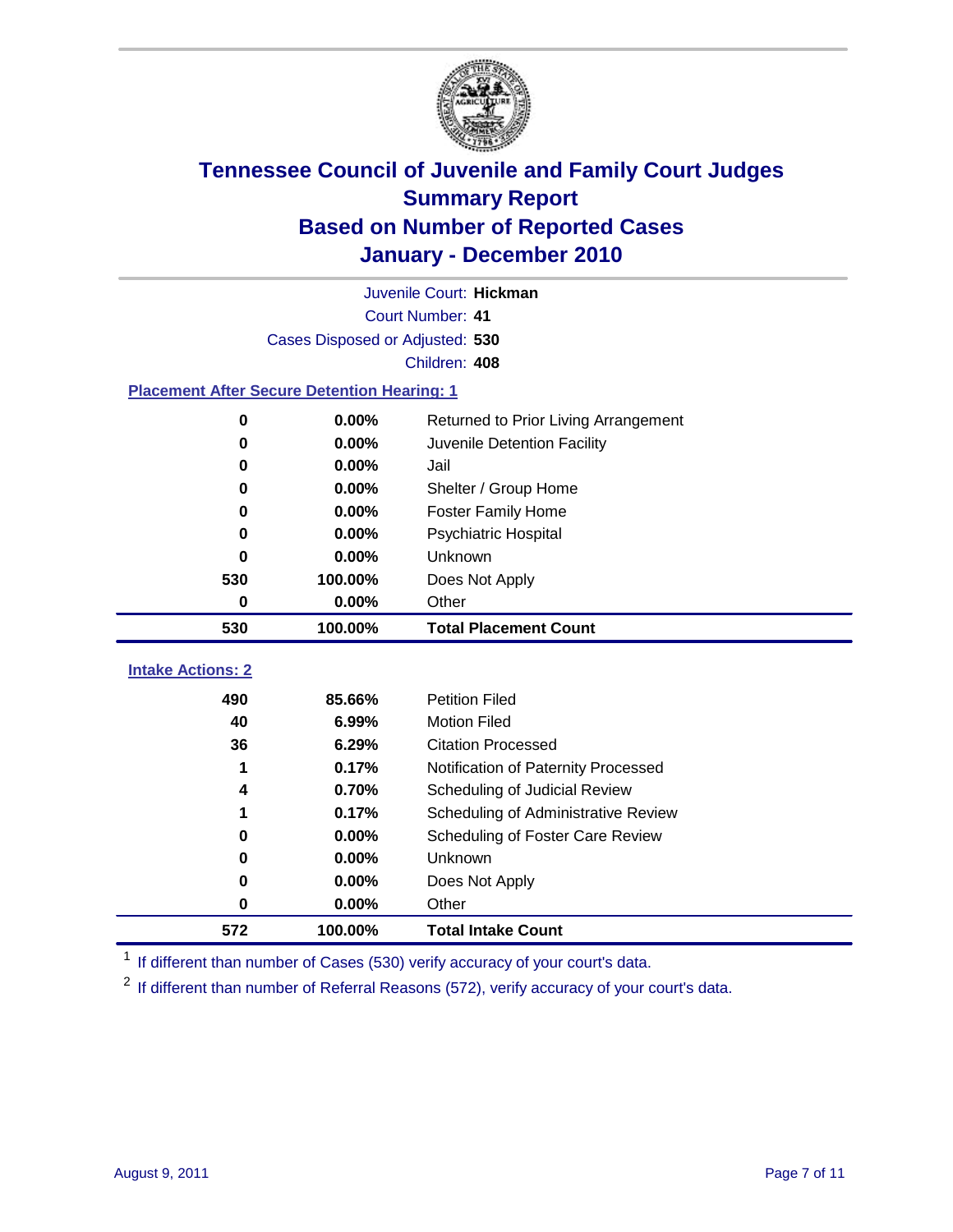

Court Number: **41** Juvenile Court: **Hickman** Cases Disposed or Adjusted: **530** Children: **408**

#### **Last Grade Completed by Child: 1**

| 408         | 100.00% | <b>Total Child Count</b> |
|-------------|---------|--------------------------|
| 1           | 0.25%   | Other                    |
| $\mathbf 2$ | 0.49%   | Unknown                  |
| 0           | 0.00%   | Never Attended School    |
| 24          | 5.88%   | Graduated                |
| 1           | 0.25%   | GED                      |
| 0           | 0.00%   | Non-Graded Special Ed    |
| 9           | 2.21%   | 12th Grade               |
| 38          | 9.31%   | 11th Grade               |
| 38          | 9.31%   | 10th Grade               |
| 33          | 8.09%   | 9th Grade                |
| 16          | 3.92%   | 8th Grade                |
| 26          | 6.37%   | 7th Grade                |
| 13          | 3.19%   | 6th Grade                |
| 6           | 1.47%   | 5th Grade                |
| 10          | 2.45%   | 4th Grade                |
| 10          | 2.45%   | 3rd Grade                |
| 13          | 3.19%   | 2nd Grade                |
| 21          | 5.15%   | 1st Grade                |
| 13          | 3.19%   | Kindergarten             |
| 13          | 3.19%   | Preschool                |
| 121         | 29.66%  | Too Young for School     |

### **Enrolled in Special Education: 1**

| 408 | 100.00%  | <b>Total Child Count</b> |  |
|-----|----------|--------------------------|--|
| 0   | $0.00\%$ | Unknown                  |  |
| 405 | 99.26%   | No                       |  |
| 3   | 0.74%    | Yes                      |  |
|     |          |                          |  |

One child could be counted in multiple categories, verify accuracy of your court's data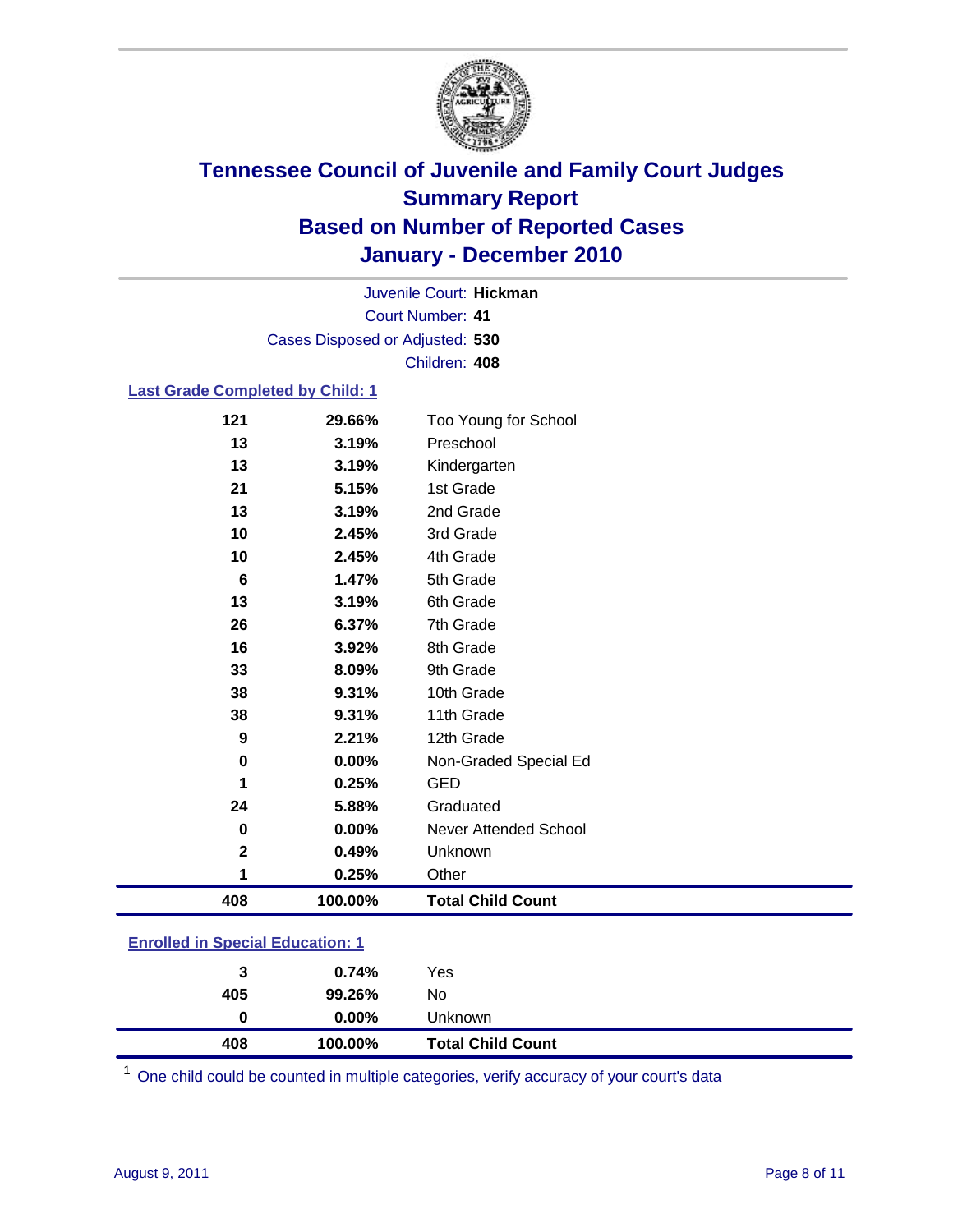

|                              | Juvenile Court: Hickman         |                           |  |
|------------------------------|---------------------------------|---------------------------|--|
|                              | Court Number: 41                |                           |  |
|                              | Cases Disposed or Adjusted: 530 |                           |  |
|                              | Children: 408                   |                           |  |
| <b>Action Executed By: 1</b> |                                 |                           |  |
| 571                          | 99.83%                          | Judge                     |  |
| 1                            | 0.17%                           | Magistrate                |  |
| 0                            | $0.00\%$                        | <b>YSO</b>                |  |
| 0                            | 0.00%                           | Other                     |  |
| 0                            | 0.00%                           | Unknown                   |  |
| 572                          | 100.00%                         | <b>Total Action Count</b> |  |

#### **Formal / Informal Actions: 1**

| 83           | 14.51%   | Dismissed                                        |
|--------------|----------|--------------------------------------------------|
| 49           | 8.57%    | Retired / Nolle Prosequi                         |
| 50           | 8.74%    | <b>Complaint Substantiated Delinquent</b>        |
| $\mathbf{2}$ | 0.35%    | <b>Complaint Substantiated Status Offender</b>   |
| 17           | 2.97%    | <b>Complaint Substantiated Dependent/Neglect</b> |
| 0            | $0.00\%$ | <b>Complaint Substantiated Abused</b>            |
| 0            | $0.00\%$ | <b>Complaint Substantiated Mentally III</b>      |
| 0            | $0.00\%$ | Informal Adjustment                              |
| 0            | $0.00\%$ | <b>Pretrial Diversion</b>                        |
| 0            | $0.00\%$ | <b>Transfer to Adult Court Hearing</b>           |
| 0            | $0.00\%$ | Charges Cleared by Transfer to Adult Court       |
| 293          | 51.22%   | Special Proceeding                               |
|              | 0.17%    | <b>Review Concluded</b>                          |
| 76           | 13.29%   | Case Held Open                                   |
| 1            | 0.17%    | Other                                            |
| 0            | $0.00\%$ | <b>Unknown</b>                                   |
| 572          | 100.00%  | <b>Total Action Count</b>                        |

<sup>1</sup> If different than number of Referral Reasons (572), verify accuracy of your court's data.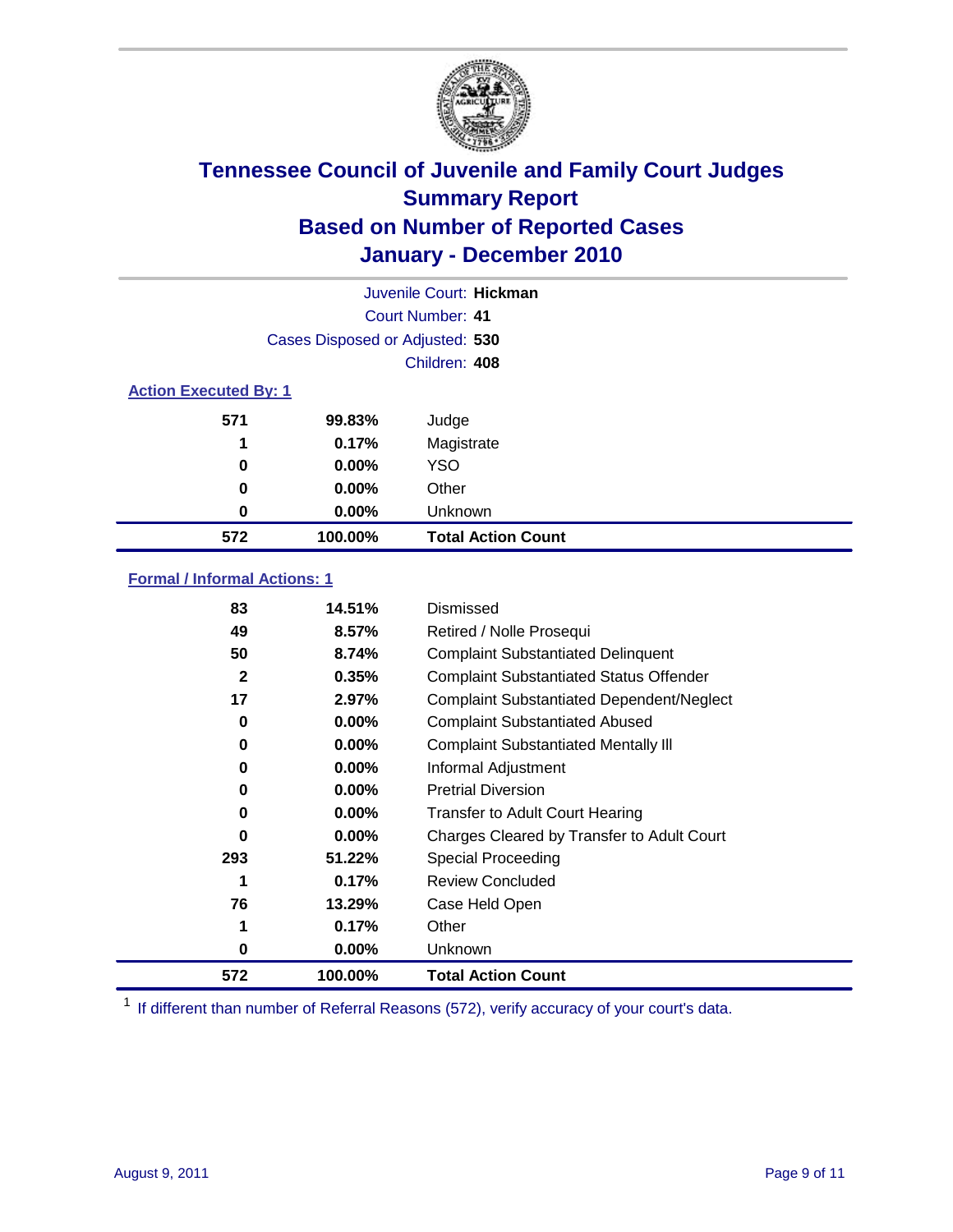

|                       |                                 | Juvenile Court: Hickman                               |
|-----------------------|---------------------------------|-------------------------------------------------------|
|                       |                                 | <b>Court Number: 41</b>                               |
|                       | Cases Disposed or Adjusted: 530 |                                                       |
|                       |                                 | Children: 408                                         |
| <b>Case Outcomes:</b> |                                 | There can be multiple outcomes for one child or case. |
| 89                    | 8.92%                           | <b>Case Dismissed</b>                                 |
| 34                    | 3.41%                           | Case Retired or Nolle Prosequi                        |
| 11                    | 1.10%                           | Warned / Counseled                                    |
| 74                    | 7.41%                           | <b>Held Open For Review</b>                           |
| 15                    | 1.50%                           | Supervision / Probation to Juvenile Court             |
| 0                     | 0.00%                           | <b>Probation to Parents</b>                           |
| 3                     | 0.30%                           | Referral to Another Entity for Supervision / Service  |
| 19                    | 1.90%                           | Referred for Mental Health Counseling                 |
| 11                    | 1.10%                           | Referred for Alcohol and Drug Counseling              |
| 0                     | 0.00%                           | Referred to Alternative School                        |
| 0                     | 0.00%                           | Referred to Private Child Agency                      |
| 3                     | 0.30%                           | Referred to Defensive Driving School                  |
| 0                     | 0.00%                           | Referred to Alcohol Safety School                     |
| 3                     | 0.30%                           | Referred to Juvenile Court Education-Based Program    |
| 1                     | 0.10%                           | Driver's License Held Informally                      |
| 0                     | 0.00%                           | <b>Voluntary Placement with DMHMR</b>                 |
| 0                     | 0.00%                           | <b>Private Mental Health Placement</b>                |
| 0                     | 0.00%                           | <b>Private MR Placement</b>                           |
| 0                     | 0.00%                           | Placement with City/County Agency/Facility            |
| 0                     | 0.00%                           | Placement with Relative / Other Individual            |
| 4                     | 0.40%                           | Fine                                                  |
| 42                    | 4.21%                           | <b>Public Service</b>                                 |
| 9                     | 0.90%                           | Restitution                                           |
| 0                     | 0.00%                           | Runaway Returned                                      |
| 6                     | 0.60%                           | No Contact Order                                      |
| 1                     | 0.10%                           | Injunction Other than No Contact Order                |
| 0                     | 0.00%                           | <b>House Arrest</b>                                   |
| 6                     | 0.60%                           | <b>Court Defined Curfew</b>                           |
| 0                     | 0.00%                           | Dismissed from Informal Adjustment                    |
| 0                     | 0.00%                           | <b>Dismissed from Pretrial Diversion</b>              |
| 3                     | 0.30%                           | Released from Probation                               |
| 0                     | 0.00%                           | <b>Transferred to Adult Court</b>                     |
| 0                     | $0.00\%$                        | <b>DMHMR Involuntary Commitment</b>                   |